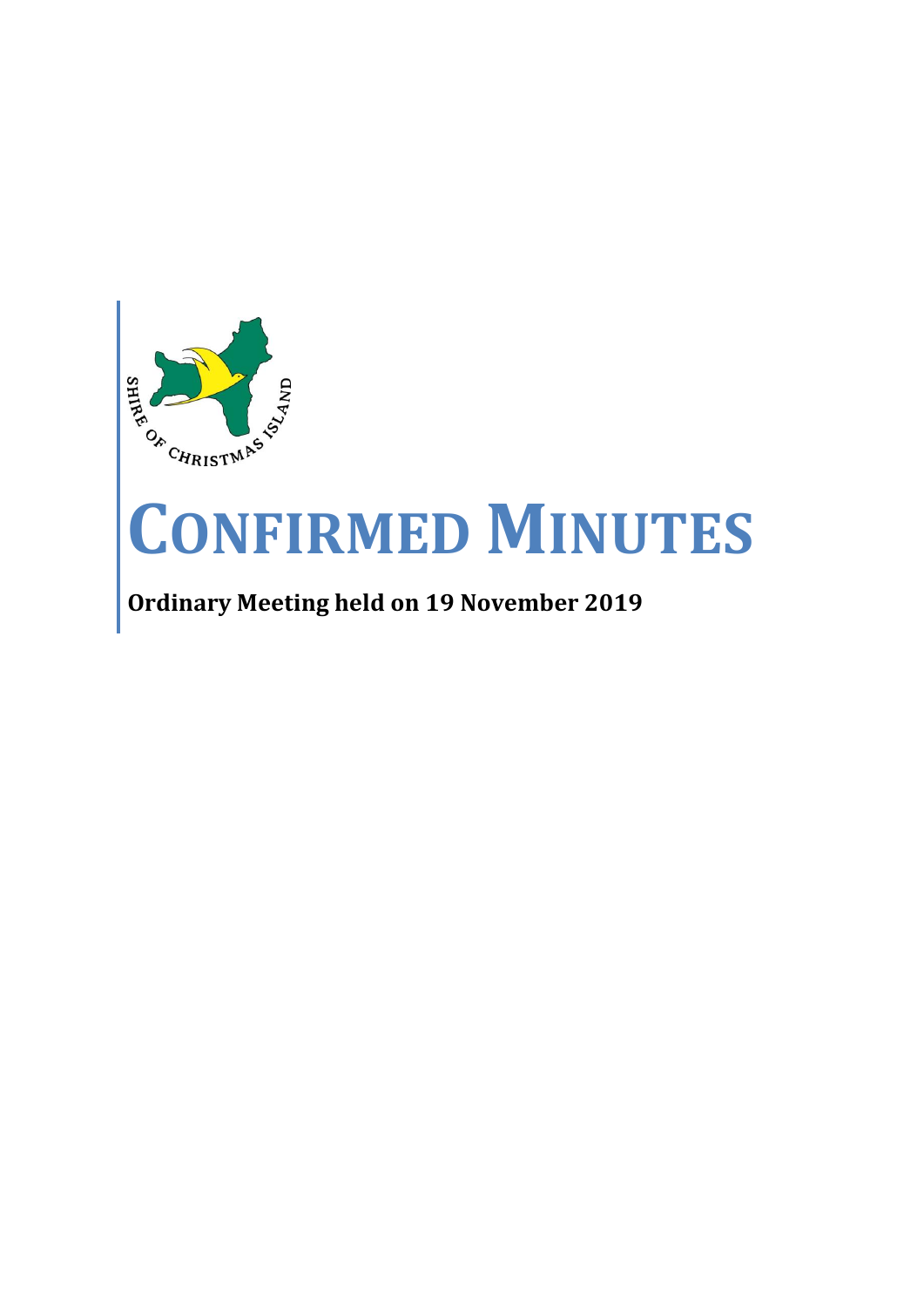

## **SHIRE OF CHRISTMAS ISLAND MEETING MINUTES CERTIFICATION**

#### **Minutes of the Ordinary meeting of the Shire of Christmas Island Council held at the George Fam Chambers at 7.00pm on Tuesday 19 November 2019**

#### **TABLE OF CONTENTS**

 $\blacksquare$ 

| <b>Agenda</b><br>No. | <b>Item</b>                                                                                                                        | Page           |
|----------------------|------------------------------------------------------------------------------------------------------------------------------------|----------------|
|                      | <b>DECLARATION OF OPENING/ANNOUNCEMENT OF VISITORS</b>                                                                             | 1              |
| 1                    | 1.1<br>SHIRE PRESIDENT DECLARED THE MEETING OPEN AT 7.00PM                                                                         |                |
|                      | RECORD OF ATTENDANCES/APOLOGIES/LEAVE OF ABSENCE GRANTED/DECLARATION OF<br><b>FINANCIAL/PROXIMITY &amp; IMPARTIALITY INTERESTS</b> |                |
|                      | 2.1<br><b>RECORD OF ATTENDANCE</b>                                                                                                 |                |
| $\overline{2}$       | 2.2<br><b>LEAVE OF ABSENCE</b>                                                                                                     | $\mathbf{1}$   |
|                      | 2.3<br>APOLOGY                                                                                                                     |                |
|                      | DECLARATION OF FINANCIAL/IMPARTIALITY/PROXIMITY INTEREST<br>2.4                                                                    |                |
|                      | <b>RESPONSE TO PREVIOUS PUBLIC QUESTION TAKEN ON NOTICE</b>                                                                        |                |
| 3                    | 3.1<br>ACTION REPORT TO COUNCIL OF ORDINARY COUNCIL MEETING 22 OCTOBER<br>2019                                                     | $\mathbf{1}$   |
|                      | <b>PUBLIC QUESTION TIME</b>                                                                                                        |                |
| $\overline{4}$       | 4.1<br><b>RESIDENT QUESTION</b>                                                                                                    | $1 - 2$        |
|                      | 4.2-4.4 CR YON RESIDENT QUESTION                                                                                                   |                |
|                      | 4.5<br>CR ZAINAL RESIDENT QUESTION                                                                                                 |                |
|                      | <b>APPLICATION FOR LEAVE OF ABSENCE</b>                                                                                            |                |
| 5                    | 5.1<br>LEAVE OF ABSENCE APPLICATION - CR SAW                                                                                       | $\overline{2}$ |
| 6                    | PETITIONS/DEPUTATIONS/PRESENTATIONS                                                                                                | 3              |
|                      | CONFIRMATION OF MINUTES OF PREVIOUS MEETING(S)/BUSINESS ARISING FROM                                                               |                |
| 7                    | <b>PREVIOUS MEETINGS</b><br>MINUTES OF ORDINARY COUNCIL MEETING HELD ON 22 OCTOBER 2019<br>7.1                                     | 3              |
|                      | 7.2<br>BUSINESS ARISING FROM THE MINUTES OF PREVIOUS MEETINGS                                                                      |                |
|                      | <b>ANNOUNCEMENTS BY THE PRESIDING MEMBER WITHOUT DISCUSSION</b>                                                                    |                |
| 8                    | MALAY CLUB FISHERIES MEETING 11 <sup>TH</sup> NOVEMBER 2019<br>8.1                                                                 | $3 - 4$        |
|                      | <b>COMMITTEE REPORTS</b>                                                                                                           |                |
| 9                    | MINUTES OF COMMUNITY CONSULTATIVE COMMITTEE MEETING<br>9.1                                                                         | 4              |
|                      | 9.2<br>MINUTES OF COMMUNITY WELFARE FUND MANAGEMENT COMMITTEE MEETINGS                                                             |                |
| 10                   | <b>OFFICER REPORTS</b>                                                                                                             | 4              |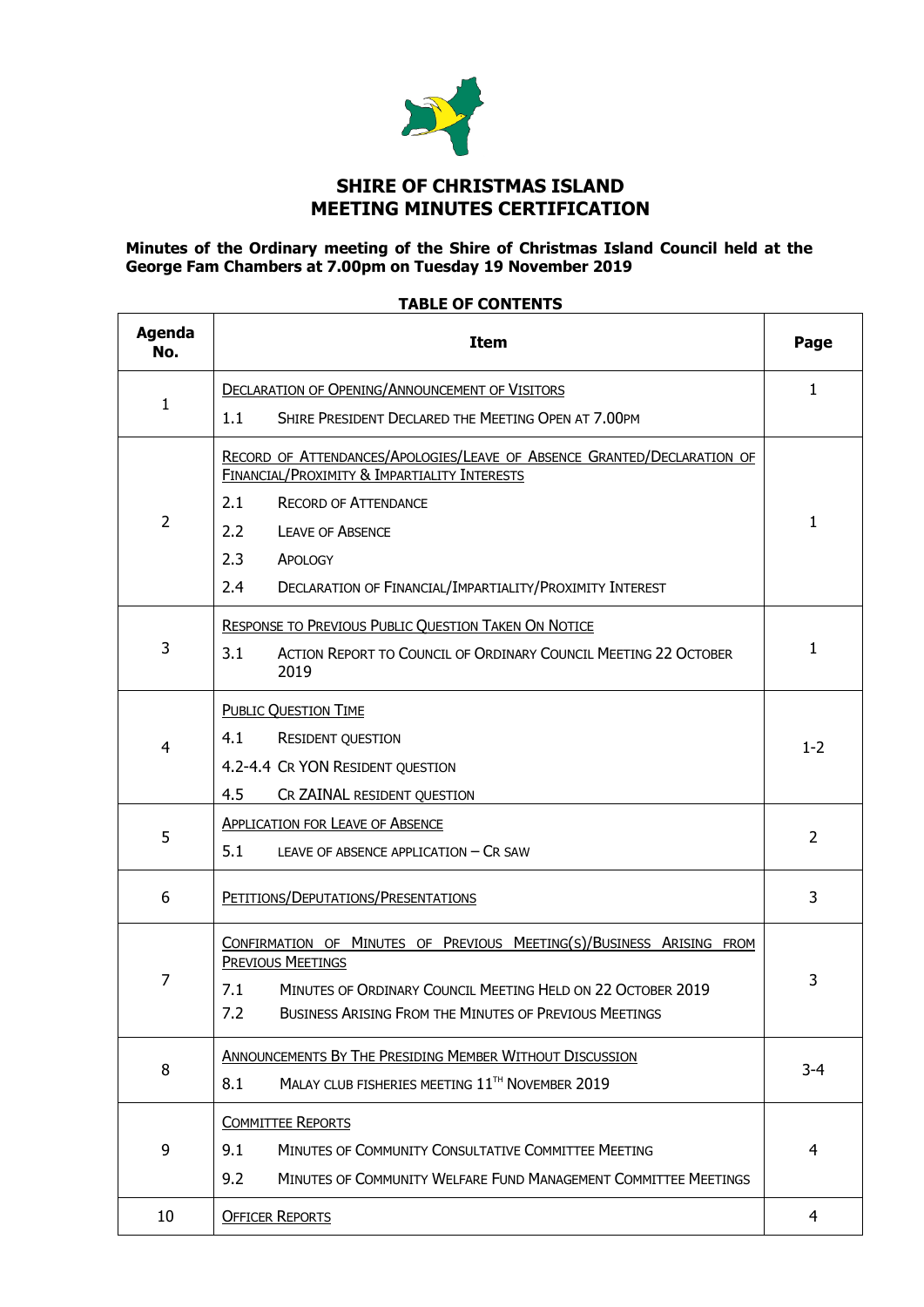| 10.1 | <b>CHIEF EXECUTIVE OFFICER</b>                                                                                                 |                |
|------|--------------------------------------------------------------------------------------------------------------------------------|----------------|
|      | 10.1.1 ANNUAL REPORT                                                                                                           |                |
|      | 10.1.2 DATES FOR ORDINARY COUNCIL MEETINGS 2020                                                                                |                |
|      | 10.1.3 APPLICATION FOR REGISTRATION OF FOOD BUSINESS - 'FLYING FISH CAFÉ<br>CHRISTMAS ISLAND'TO OPERATE A FOOD VENDORS TRAILER | $4-6$          |
|      | 10.1.4 FORMAL COMPLAINT PERTAINING TO THE CHRISTMAS ISLAND LOCAL<br><b>GOVERNMENT ELECTIONS 2019</b>                           |                |
|      | <b>MANAGER FINANCE AND IT</b>                                                                                                  |                |
| 10.2 | 10.2.1 SCHEDULE OF ACCOUNTS - OCTOBER 2019                                                                                     | 6              |
|      | 10.2.2 FINANCIAL STATEMENTS - OCTOBER 2019                                                                                     |                |
| 10.3 | <b>MANAGER COMMUNITY/RECREATION SERVICES &amp; TRAINING</b>                                                                    | 6              |
| 10.4 | <b>MANAGER WORK, SERVICES &amp; WASTE</b>                                                                                      | 6              |
|      | MANAGER GOVERNANCE, RESEARCH, POLICY AND GRANTS                                                                                |                |
| 10.5 | 10.5.1 SHIRE OF CHRISTMAS ISLAND WASTE LOCAL LAW 2019                                                                          | $6 - 7$        |
|      | 10.5.2 INDIAN OCEAN LEARNING COMMUNITIES                                                                                       |                |
| 11   | <b>ELECTED MEMBERS MOTIONS OF WHICH PREVIOUS NOTICE HAS BEEN GIVEN</b>                                                         | $\overline{7}$ |
|      | NEW BUSINESS OF AN URGENT NATURE INTRODUCED BY DECISION OF THE MEETING                                                         |                |
| 12   | 12.1<br>INTRODUCTION OF NEW BUSINESS                                                                                           | $\overline{7}$ |
|      | 12.2 <sub>1</sub><br><b>COUNCIL RESPONSE TO DRAFT CI FISHERIES ORDINANCE 2019</b>                                              |                |
| 13   | <b>BEHIND CLOSED DOORS</b>                                                                                                     | $\overline{7}$ |
|      | <b>CLOSURE OF MEETING</b>                                                                                                      |                |
| 14   | THE SHIRE PRESIDENT CLOSED THE MEETING AT 8.05 PM                                                                              | $\overline{7}$ |
| 15   | DATE OF NEXT MEETING: 10 DECEMBER 2019                                                                                         | 7              |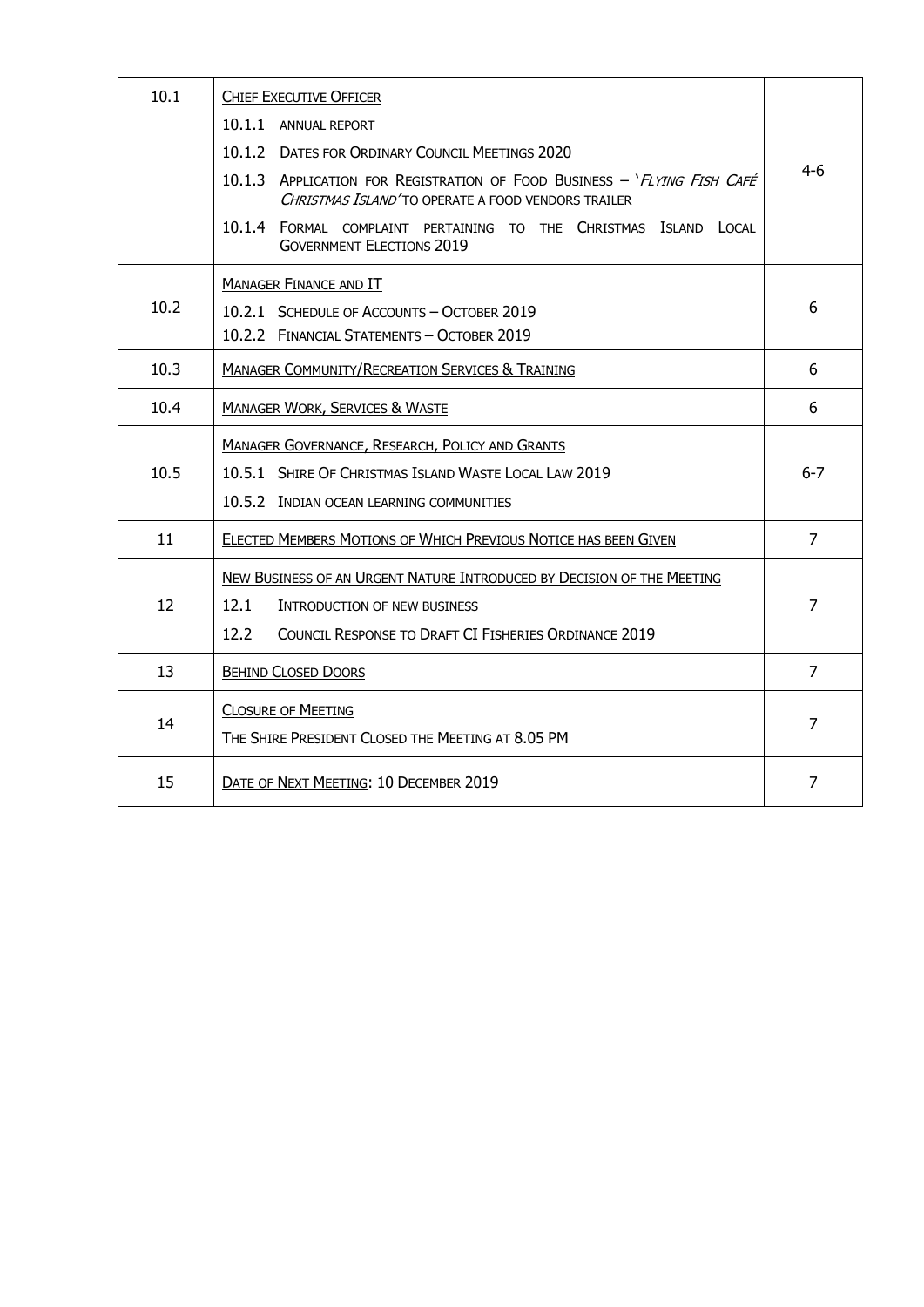

#### **CONFIRMED MINUTES**

**Ordinary Meeting of the Shire of Christmas Island held at the George Fam Chambers at 7.00pm on Tuesday 19 November 2019**

#### **1 DECLARATION OF OPENING/ANNOUNCEMENT OF VISITORS**

The Shire President declared the meeting open at 7.00pm.

#### **2 RECORD OF ATTENDANCE/APOLOGIES/LEAVE OF ABSENCE/ DECLARATIONS OF FINANCIAL INTEREST**

#### 2.1 **Record of Attendance**

Deputy President Cr Kee Heng **FOO** Councillors Cr Vincent **SAW**

Shire President **Criminal Criminal Criminal Criminal Criminal Criminal Criminal Criminal Criminal Criminal Criminal Operation** Cr Philip **WOO** Cr Kelvin **LEE** Cr Morgan **SOH** Cr Azmi **YON** Cr Farzian **ZAINAL**

Chief Executive Officer David **PRICE** Acting Manager Finance and Admin **Rostyna OH** Manager Governance, Research, Policy & Grants Chris **SU** Manager Works, Services & Waste Graeme **HEDDITCH** 

Minute Taker **Chris SU** 

#### 2.2 **Leave of Absence**

#### 2.3 **Apologies**

Manager Community/Recreation Services and Training **Olivier LINES** Councillor Cr Hafiz **MASLI**

#### 2.4 **Declarations of Financial/Impartiality/Proximity Interest**

#### **3 RESPONSE TO PREVIOUS PUBLIC QUESTIONS TAKEN ON NOTICE**

3.1 Council reviewed the follow up actions in the *Action Report to Council of Ordinary Council Meeting 22 October 2019 which contained PQTs taken on notice.*

#### **4 PUBLIC QUESTION TIME**

4.1 Local resident Tanya **CROSS** of Eco-Crab Industries raised a safety issue concerning nails, suspected to be left from the burning of pallet boxes, on Lily Beach. Asked is there a clean-up planned for Lily Beach and how can we prevent it from happening again?

CEO David **PRICE** responded that the front page of the Islander his  $22^{nd}$  November 2019 is dedicated to the matter and that the Ranger will be on special alert going into the end of the year for beach fires around the island.

President Gordon **THOMSON** said that the Shire should commit to inspections to ensure safe utilisation of the beach with respect to nails and other sharp objects.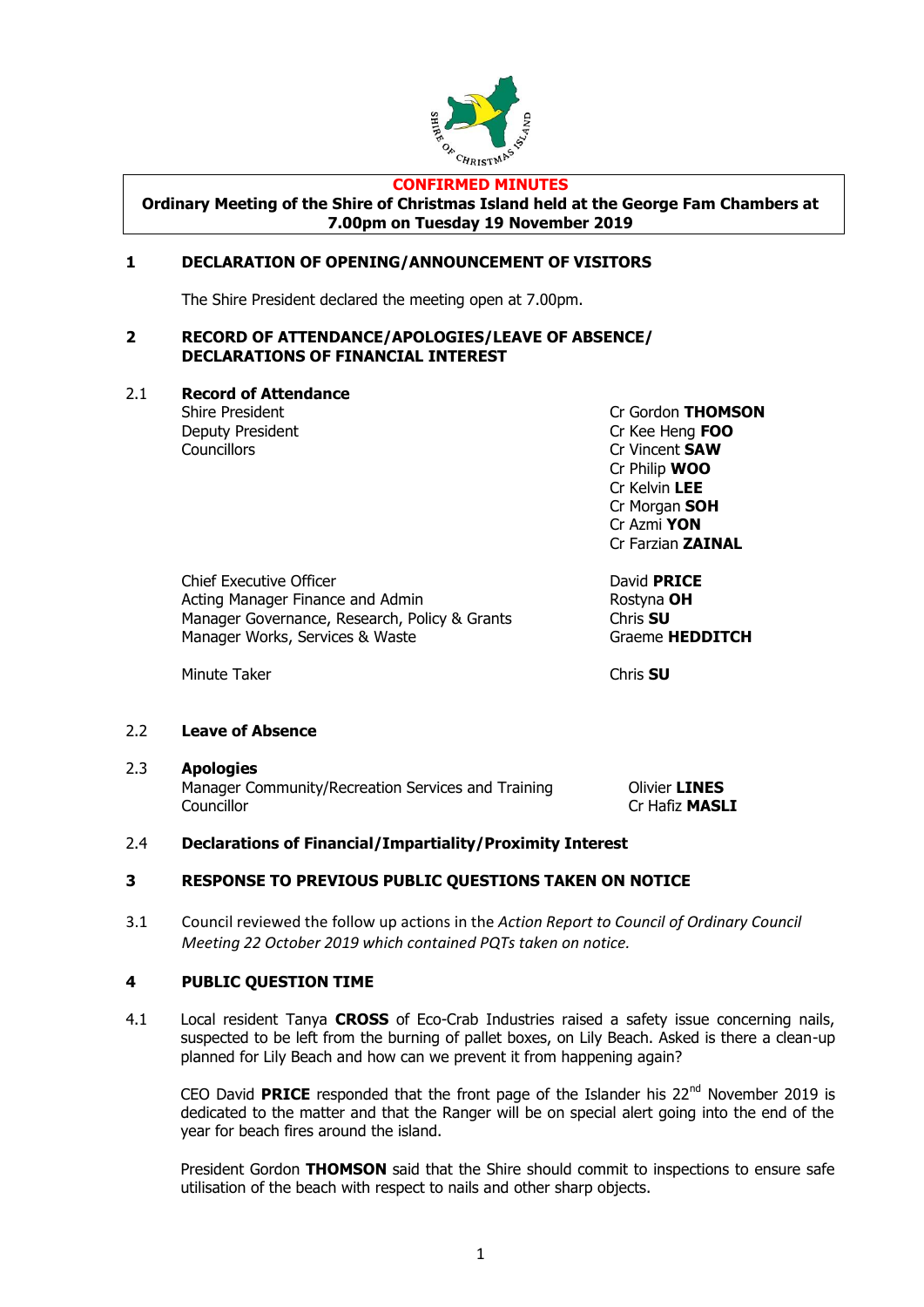Tanya **CROSS** raised a question concerning turtle nesting site safety on Greta Beach. The remains of a large beach fire was found in the last week by residents whilst visiting Greta Beach. Unfortunately the site of the ashes was at the base of the cliff at Greta Beach, a known nesting site for turtle eggs. Tanya **CROSS** surmised that any fires, especially at that point of the beach, would be extremely harmful to the buried turtle eggs. She asked if there could be any signage put up to educate beach-goers that Greta is a turtle nesting site?

President Gordon **THOMSON** responded that Shire will confer with other agencies on creation of signage to educate the public on the importance of the beach to turtle life. President **THOMSON** advised that the Shire has always encouraged inductions amongst employers to educate new arrivals on social, cultural norms of acceptable behaviour as well as provide advice for cyclone seasons and environmental practices around the island. The Shire will revisit this.

Tanya **CROSS** put forward that it was likely ignorance of the best environmental practice noting that a recent volunteer clean-up effort of Greta Beach with personnel from the Navy had them stack up driftwood at the base of the cliff where turtles nest for burn off. A local involved in the clean-up advised them that this was a turtle nesting site.

CEO David **PRICE** responded that a workshop planned for February 2020 with Parks, SOCI, CIDHS, DEWR and IOTA to plan the year in terms of clean ups was scheduled.

- 4.2 Cr Azmi **YON** requested an update on the Kampong Padang swingset installation. MWS Graeme **HEDDITCH** said that several items seemed not to be in the latest container arrival this month from shipping.
- 4.3 Cr Azmi **YON** raised that the seawall in Flying Fish Cove was problematic in terms of lack of safety railing and that this presented a problem especially in front of the Mosque area. CEO David **PRICE** said he would raise this with DITCRD for their attention.
- 4.4 Cr Azmi **YON** expressed his satisfaction on the bitumen roadworks program around the township. Cr Azmi **YON** passed on his thanks to Shire from the Islamic community for the loan of the Shire Marquee for the Prophet Muhammed festival on Sunday 16<sup>th</sup> November.
- 4.5 Cr Farzian **ZAINAL** requested to know if there was planning for a Phosphate Hill Road footpath. President recounted the Dual Use Pathway Plan from previous MWS Manager David **NIELSON's** era and that funding was once committed to it by the Commonwealth, but they had since ceased the commitment. They had ceased it after completion of the Drumsite segment. CEO David **PRICE** advised that Shire was currently discussing the Poon-Saan to Drumsite segment of the Dual Use Pathway Plan and that it would seek out the Commonwealth to make a contribution.
- 4.6 Cr Morgan **SOH** passed on a resident's feedback about the speed hump / crosswalk between Block 501 and the Poon Saan shops as not being an effective deterrent to slow down traffic and asked if the Shire could raise it? MWS Graeme **HEDDITCH** advised that speed humps have been ordered and have since arrived; they will be installed in the Poon Saan area but at other priority locations along Poon Saan road where no speed hump / crosswalks are at present.

#### **5 APPLICATIONS FOR LEAVE OF ABSENCE**

5.1 Leave of Absence – Cr SAW

| <b>Council Resolution</b>                                                                            |     |                  |                       |
|------------------------------------------------------------------------------------------------------|-----|------------------|-----------------------|
| <b>Moved: Cr Yon</b>                                                                                 |     | Seconded: Cr Lee | <b>Res. No: 98/19</b> |
| That Cr SAW be granted a Leave of Absence from 21 <sup>st</sup> January to 18 <sup>th</sup> February |     |                  |                       |
| <b>Carried:</b>                                                                                      | 8/0 |                  |                       |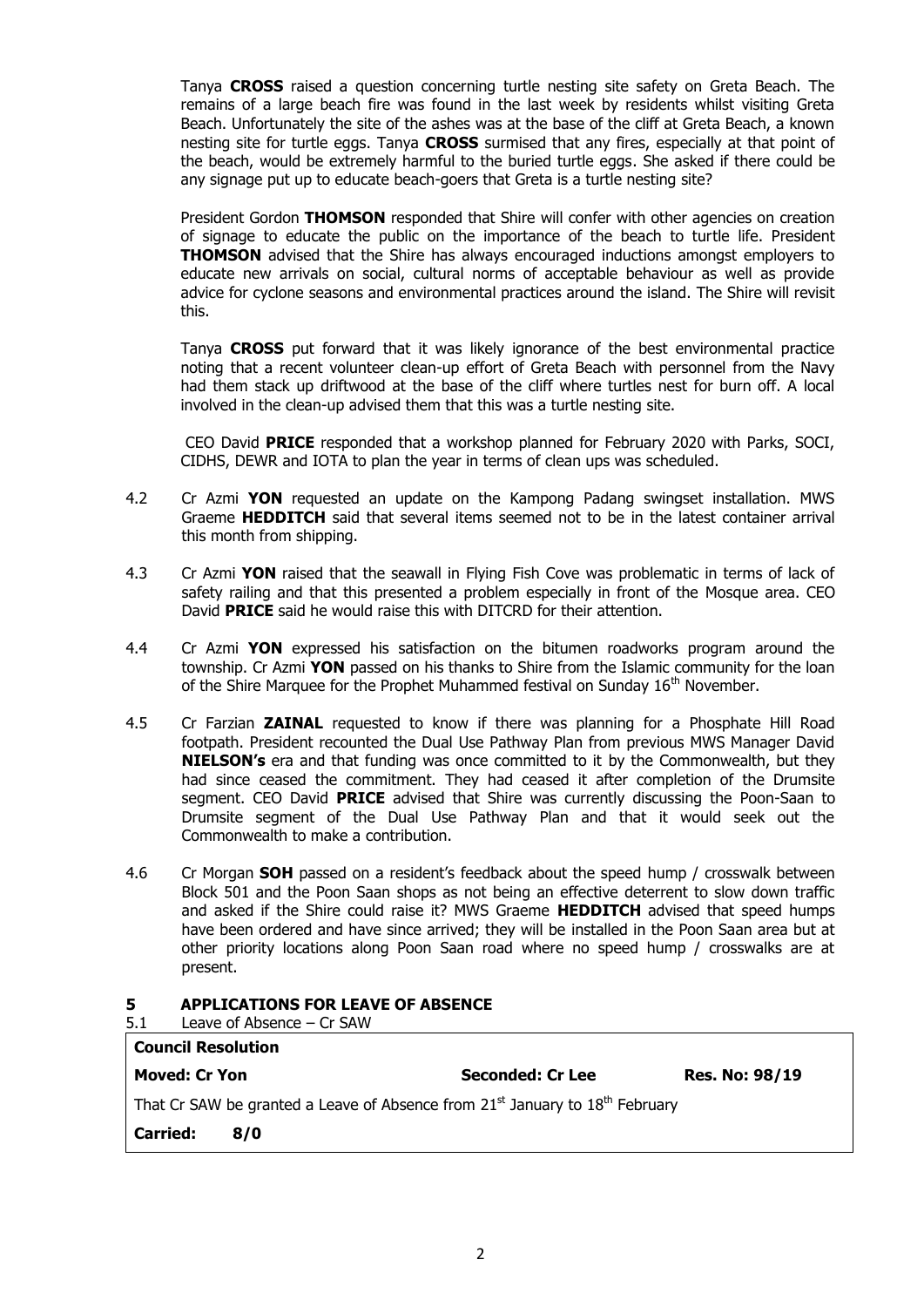#### **6 PETITIONS/DEPUTATIONS/PRESENTATIONS**

#### **7 CONFIRMATION OF MINUTES OF PREVIOUS MEETINGS/BUSINESS ARISING FROM THE MINUTES OF PREVIOUS MEETINGS**

Councillor SAW suggested an amendment to POT part 4.5 of the October 2019 Minutes '... and other areas around town subject to the budget' in reference to the CEO's response in advising where new exercise equipment could be installed at the Skate Park.

Council reviewed the follow up actions in the Action Report to Council of Ordinary Council Meeting 22 October 2019 which contained Business Arising.

CEO updates Council on the proposed meeting with shopkeepers. Puts forward that the demurrage fees caused by swell are a significant inhibitor to shopkeepers' planning and that as the Commonwealth absorbed the costs associated with the crane damage previously as 'an Act of God' then Commonwealth could absorb the cost for the demurrage fees too as swells would fall under the same.

#### **7.1 Minutes of Ordinary Council Meeting held on 22 October 2019** Members considered the unconfirmed minutes.

| <b>Council Resolution</b> |                  |                       |
|---------------------------|------------------|-----------------------|
| Moved: Cr WOO             | Seconded: Cr FOO | <b>Res. No: 99/19</b> |
|                           | - -              |                       |

That Council adopt the unconfirmed minutes of the 22 October 2019 Council Meeting.

**Carried: 8/0**

#### **7.2 Business Arising from the Minutes of Previous Meetings**

#### **8 ANNOUNCEMENTS BY PRESIDING MEMBER WITHOUT DISCUSSION**

Malay Club Fisheries Meeting November 11th

8.1 President Gordon THOMSON reported on the Fisheries Meeting held at the Malay Club at 4.30pm on Monday November  $11<sup>th</sup>$ . He had circulated a two page document from the Community Consultative Committee that summarised the position and presented the resolution passed at the CCC's Wednesday  $6<sup>th</sup>$  November meeting.

The resolution was read out:

#### *Motion:*

*The Minister is requested to propose an Ordinance covering the Christmas Island Fishery for public consultation that:*

- *1 Provides for the establishment of a Christmas Island Fish Resources Management Authority (the Authority) to be constituted by so many members as the Council of the Shire of Christmas Island may determine, including at least one person qualified and practising in a field of marine science specialising in fish resource management and at*  least one person qualified and practising in a field of the law or government.
- *2 Provides all powers and authority of the Australian Government's Minister responsible for the administration of the Territory of Christmas Island are delegated to the Christmas Island Fish Resources Management Authority, so far as those powers of the Minister are relevant to the management of fish resources on land and in the ocean within the territory and territorial waters of Christmas Island.*
- *3 Provides that the Authority shall be responsible for making and enforcing regulations about all matters pertaining to aqua-culture, marine research, commercial and recreational fishing. Such regulations shall only have effect when approved by a popular vote of persons registered to vote in a Local Government election.*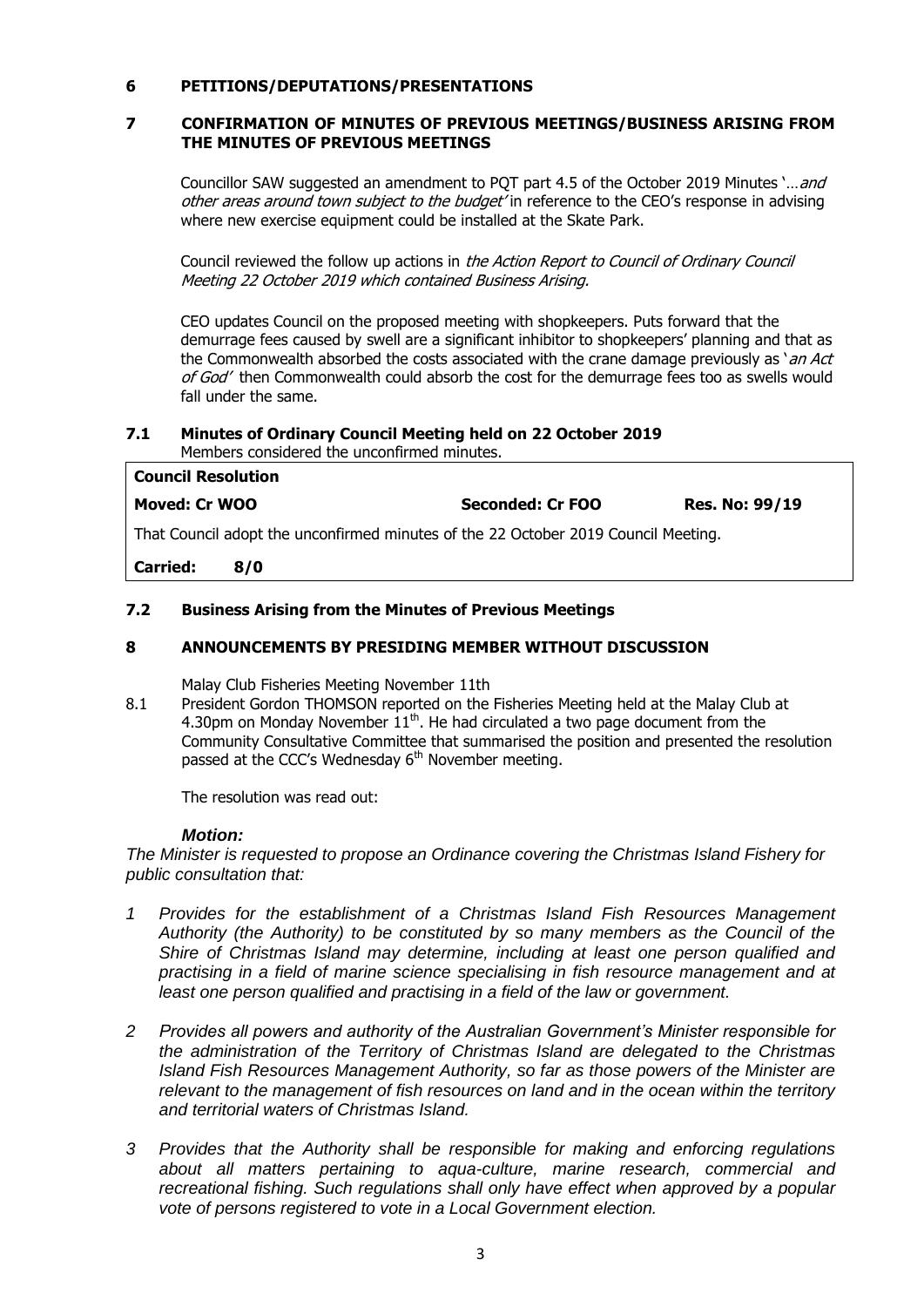| Moved:   | <b>Hafiz MASLI</b> |  |
|----------|--------------------|--|
| Carried: | 7/0                |  |

*Moved: Hafiz MASLI Seconded: Kelvin LEE Carried: 7/0 Resolution: CCC15/2019*

President Gordon THOMSON summarised that the theme of the CCC meeting was that Island people should look after the fish with the authority of the Minister delegated to them.

#### **9 REPORTS OF COMMITTEES**

9.1 Minutes of Community Consultative Committee Meeting

#### **Council Resolution Moved: Cr FOO Seconded: Cr LEE Res. No: 100/19**

That the Confirmed Minutes of the Community Consultative Committee meeting held on  $25<sup>th</sup>$ September 2019 be accepted.

#### **Carried: 8/0**

#### 9.2 Minutes of Community Welfare Fund Management Committee Meetings

#### **Council Resolution**

**Moved: Cr YON Seconded: Cr ZAINAL Res. No: 101/19**

That the Confirmed Minutes of the Community Welfare Fund Management Committee Meeting held on 10 April 2019 and the Unconfirmed Minutes of the Community Welfare Fund Management Committee Meeting held on 7 November 2019 be received.

**Carried: 8/0**

#### **10 REPORTS OF OFFICERS**

#### **10.1 Chief Executive Officer**

#### 10.1.1 Annual Report 2019

#### **Council Resolution**

| Moved: Cr FOO | Seconded: Cr WOO | <b>Res. No: 102/19</b> |
|---------------|------------------|------------------------|
|               |                  |                        |

- 1. The Shire of Christmas Island Annual Report for 2019 is accepted.
- 2. An Elector's General Meeting is held on Tuesday 10 December 2019 commencing at 6.30pm for the purpose prescribed by the Local Government Act 1995 (WA) (CI).
- 3. The Chief Executive Officer is to give notice of the Elector's Meeting and to ensure that statutory requirements regarding the acceptance of the Annual Report 2019 are met.

**Carried: 8/0**

10.1.2 Dates for Ordinary Council Meetings 2020

## **Council Resolution Moved: Cr YON Seconded: Cr SAW Res. No: 103/19** That Council adopts the following schedule of Ordinary Meetings for 2020 in accordance with section 5.25 (1) (g) of the Local Government Act (CI) 1995 and the Local Government Administration Regulations 1996 commencing at 7.00pm at the George Fam Centre Council Chambers on the fourth

- Tuesday of each month with the exceptions of: • 11 February 2020 ordinary meeting due to the long period of no meetings between December 2019 and February 2020.
	- 20 October 2020 Ordinary Meeting being the  $3<sup>rd</sup>$  Tuesday 4 weeks after the September Ordinary Meeting. 17 November 2020 Ordinary Meeting being the  $3<sup>rd</sup>$  Tuesday 4 weeks after the October 2020 Ordinary Meeting and 3 weeks before the December 2020 Ordinary Meeting which is scheduled for the  $8<sup>th</sup>$  December 2020 being the  $2<sup>nd</sup>$  Tuesday due to the Christmas close down period in December 2020.

11 February 2020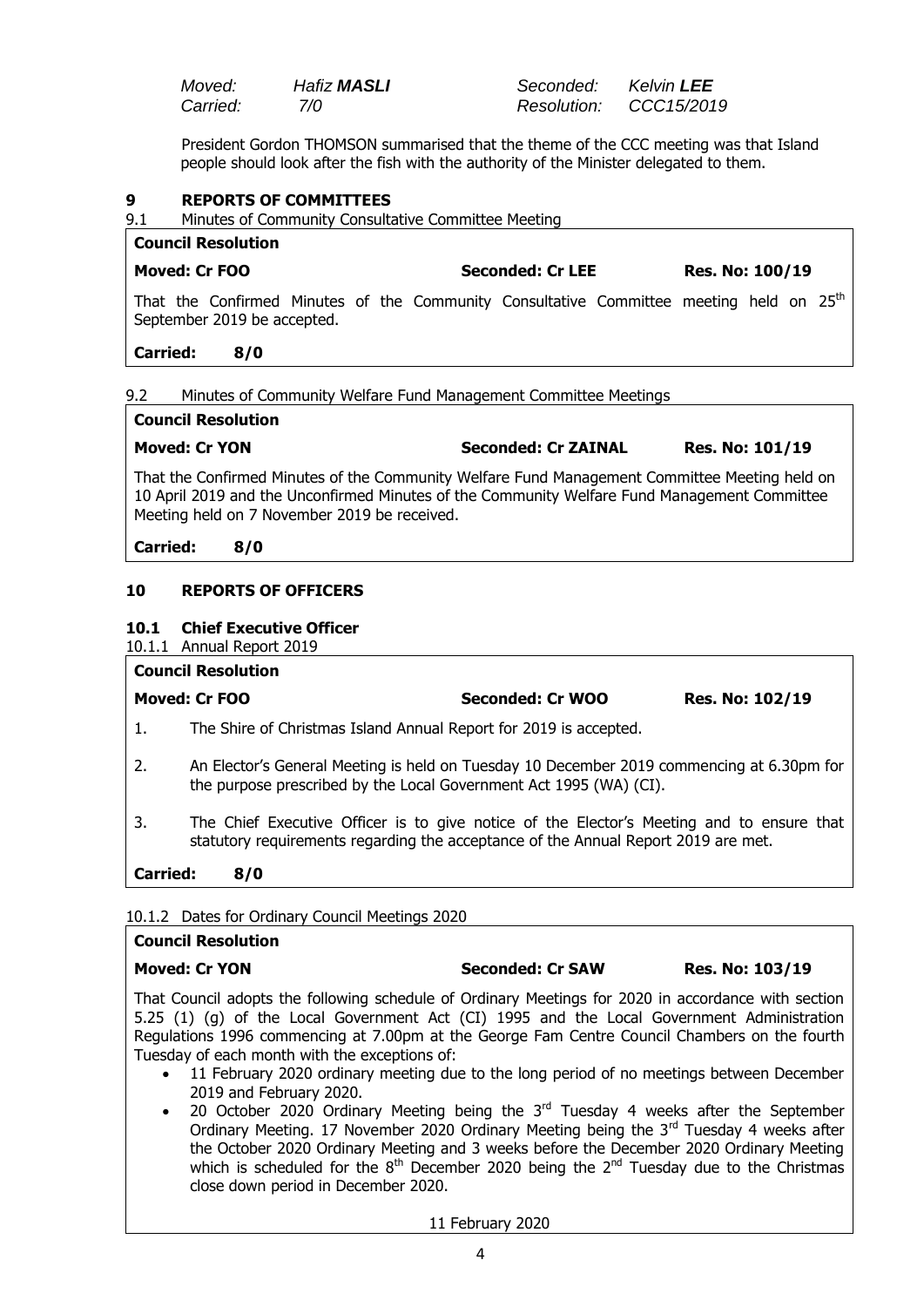|                 |     | 24 March 2020     |
|-----------------|-----|-------------------|
|                 |     | 28 April 2020     |
|                 |     | 26 May 2020       |
|                 |     | 23 June 2020      |
|                 |     | 28 July 2020      |
|                 |     | 25 August 2020    |
|                 |     | 22 September 2020 |
|                 |     | 20 October 2020   |
|                 |     | 17 November 2020  |
|                 |     | 8 December 2020   |
| <b>Carried:</b> | 8/0 |                   |

10.1.3 Application for Registration of Food Business - 'Flying Fish Café Christmas Island' to operate a food vendors trailer

**Council Resolution**

| to:                            | <b>Moved: Cr YON</b><br><b>Seconded: Cr SAW</b><br>Res. No: 104/19<br>Council approve Registration of the proprietor Fauziah Buang and Nadirah Mohd Hasinudin and their<br>proposed Food Business "Flying Fish Café Christmas Island" to operate a food vendors trailer subject                                                                                                     |
|--------------------------------|-------------------------------------------------------------------------------------------------------------------------------------------------------------------------------------------------------------------------------------------------------------------------------------------------------------------------------------------------------------------------------------|
| 1.                             | Compliance with the applicable provisions of the Western Australian Food Act 2008 and all of<br>its subsidiary regulations and codes where applicable;                                                                                                                                                                                                                              |
| 2.                             | Trade is permitted at the Cove car park adjacent to the kayak storage area and the Tea<br>Gardens next to the Police Station daily between 8am to 2pm and 5pm to 8pm subject to the<br>land owner being the Commonwealth granting written permission;                                                                                                                               |
| 3.                             | Proponent provide an ABN and copy of \$10,000,000 Public Liability Insurance Policy covering<br>the food trailer prior to any Registration of the Food Business;                                                                                                                                                                                                                    |
| 4.                             | Foods for sale all to be pre-prepared at the food premise and must be packaged and /or<br>wrapped or be sourced from other commercial providers or registered food outlets;                                                                                                                                                                                                         |
| 5.                             | This Registration /Licence expires each 30 <sup>th</sup> June, the registration is ongoing and renewable<br>when applied for and paid prior to 30th June in each year provided conditions have not<br>changed;                                                                                                                                                                      |
|                                | Home-based food businesses use their home to handle food for sale. This includes preparing and<br>storing food for the mobile food vehicle and requires registration under the Food Act 2008.                                                                                                                                                                                       |
| $\bullet$<br>$\bullet$<br>met. | Home-based businesses must comply with relevant parts of the Food Standards Code, including:<br><b>Standard 3.2.2 - Food Safety Practices and General Requirements</b><br>Standard 3.2.3 Food Premises and Equipment<br>Part 1.2 - Labelling and Other Information Requirements<br>The Shire's Health Officer can inspect home businesses to make sure these requirements are being |
| 6.                             | Food trailer is to be maintained in accordance with applicable ANZFA Food Safety Standards;                                                                                                                                                                                                                                                                                         |
|                                | 7. All foods to be protected at all times from contamination in suitable food grade containers with<br>cold products being maintained at 5c or below and hot foods maintained at 60c or greater<br>during transportation and on location;                                                                                                                                           |
| 8.                             | The mobile food trailer must have access to and be parked within walking distance of an<br>available public or other available toilet facility for the operator's use only during trading hours;                                                                                                                                                                                    |
|                                | The eperator is to provide a suitable waste reseptade for rubbish which is generated from the                                                                                                                                                                                                                                                                                       |

9. The operator is to provide a suitable waste receptacle for rubbish which is generated from the food trailer only and remove that rubbish from the Cove back to 8/13 Jalan Pantai Kampong always ensuring the area around the food trailer is left in a clean and tidy state upon departure;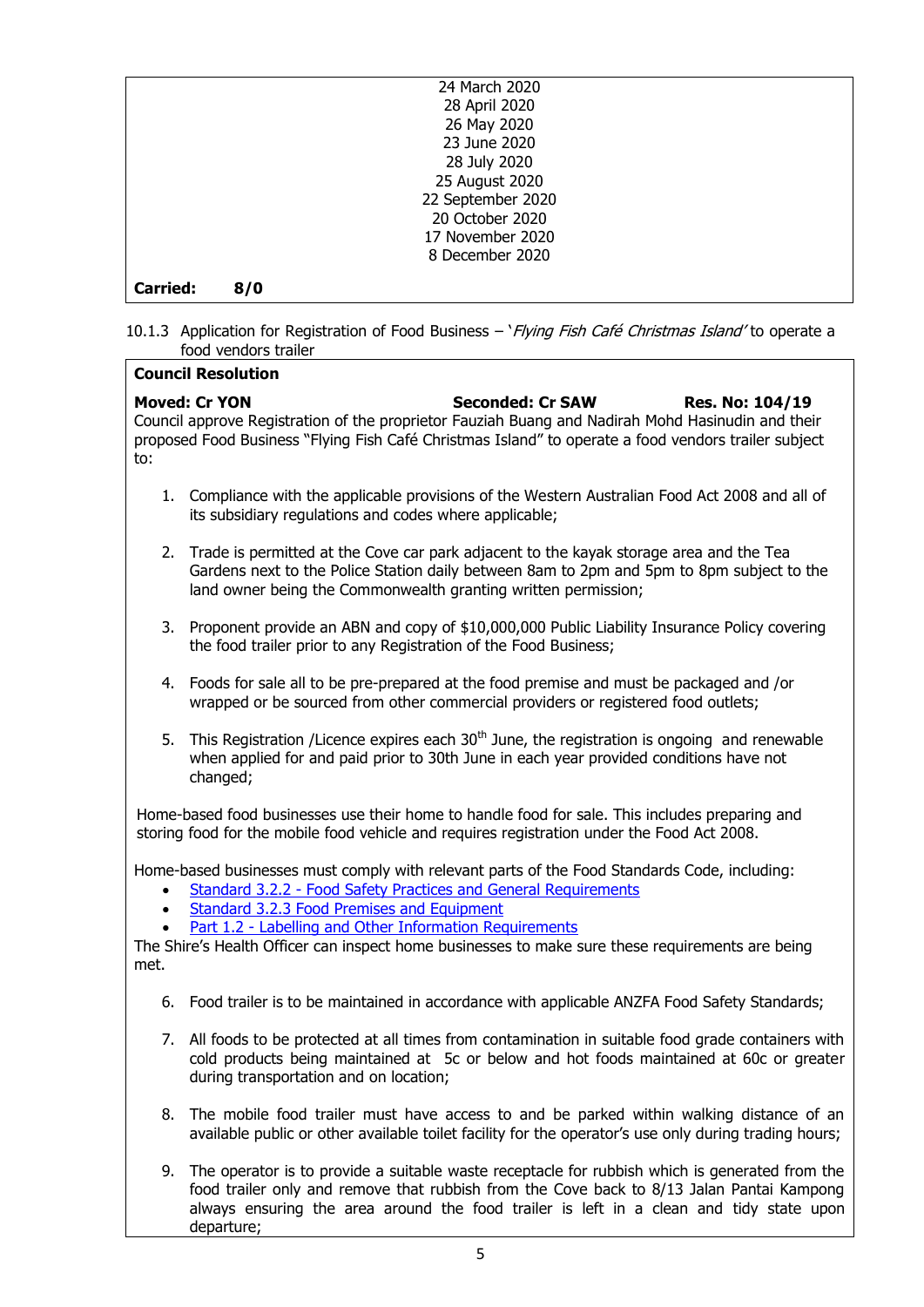- 10. The food trailer is to be stored at 8/13 Jalan Pantai Kampong when not operating;
- 11. The Shire as the enforcement agency may where the Food Act 2008 and its subsidiary regulations permits may cancel the Registration of a Food Business; and
- 12. Part 9 of the Food Act 2008 a copy of which is attached as Appendix 2 to this report to be provided to the proponent for information.
- 13. The Food Trailer applicants are required to consult with the operators of the Halal Café and the Golden Bosun on the timing of their operations within the approved areas and the menus within the specified operating times.

**Carried: 8/0**

10.1.4 Formal complaint pertaining to the Christmas Island Local Government Elections 2019 **Council Resolution**

| Counch Resolution    |                  |                        |  |  |
|----------------------|------------------|------------------------|--|--|
| <b>Moved: Cr YON</b> | Seconded: Cr FOO | <b>Res. No: 105/19</b> |  |  |
| That Council notes:  |                  |                        |  |  |

The CEO's in his capacity as the Returning Officer for the Christmas Island Local Government Elections 2019 reported that he has received a formal complaint to the Christmas Island Local Government Elections 2019.

The CEO in his capacity as the Returning Officer for the Christmas Island Local Government Elections 2019 replied to that complaint.

**Carried: 8/0**

#### **10.2 Manager Finance & Administration**

#### 10.2.1 Schedule of Accounts – October 2019

| <b>Council Resolution</b>                                                                |                  |                        |  |
|------------------------------------------------------------------------------------------|------------------|------------------------|--|
| <b>Moved: Cr LEE</b>                                                                     | Seconded: Cr WOO | <b>Res. No: 106/19</b> |  |
| That Council approves the expenditure as presented in October 2019 Schedule of Accounts. |                  |                        |  |

**Carried: 8/0**

| <b>Council Resolution</b>                                                              |                         |                        |  |
|----------------------------------------------------------------------------------------|-------------------------|------------------------|--|
| Moved: Cr SOH                                                                          | <b>Seconded: Cr SAW</b> | <b>Res. No: 107/19</b> |  |
| That Council receives the Financial Statements of October 2019 for the Municipal Fund. |                         |                        |  |

## **Carried: 8/0**

#### **10.3 Manager Community/Recreation Services & Training**

#### **10.4 Manager Works, Services & Waste**

#### **10.5 Manager Governance, Research, Policy & Grants**

| 10.5.1 Shire of Christmas Island Waste Local Law                                                                                                                    |                         |                        |  |
|---------------------------------------------------------------------------------------------------------------------------------------------------------------------|-------------------------|------------------------|--|
| <b>Council Resolution</b>                                                                                                                                           |                         |                        |  |
| <b>Moved: Cr LEE</b>                                                                                                                                                | <b>Seconded: Cr SAW</b> | <b>Res. No: 108/19</b> |  |
| That Council $-$<br>Endorse the following proposed Shire of Christmas Island Local Law for adoption and gazettal:<br>Shire of Christmas Island Waste Local Law 2019 |                         |                        |  |

| <b>Carried:</b> | 8/0 |
|-----------------|-----|
|-----------------|-----|